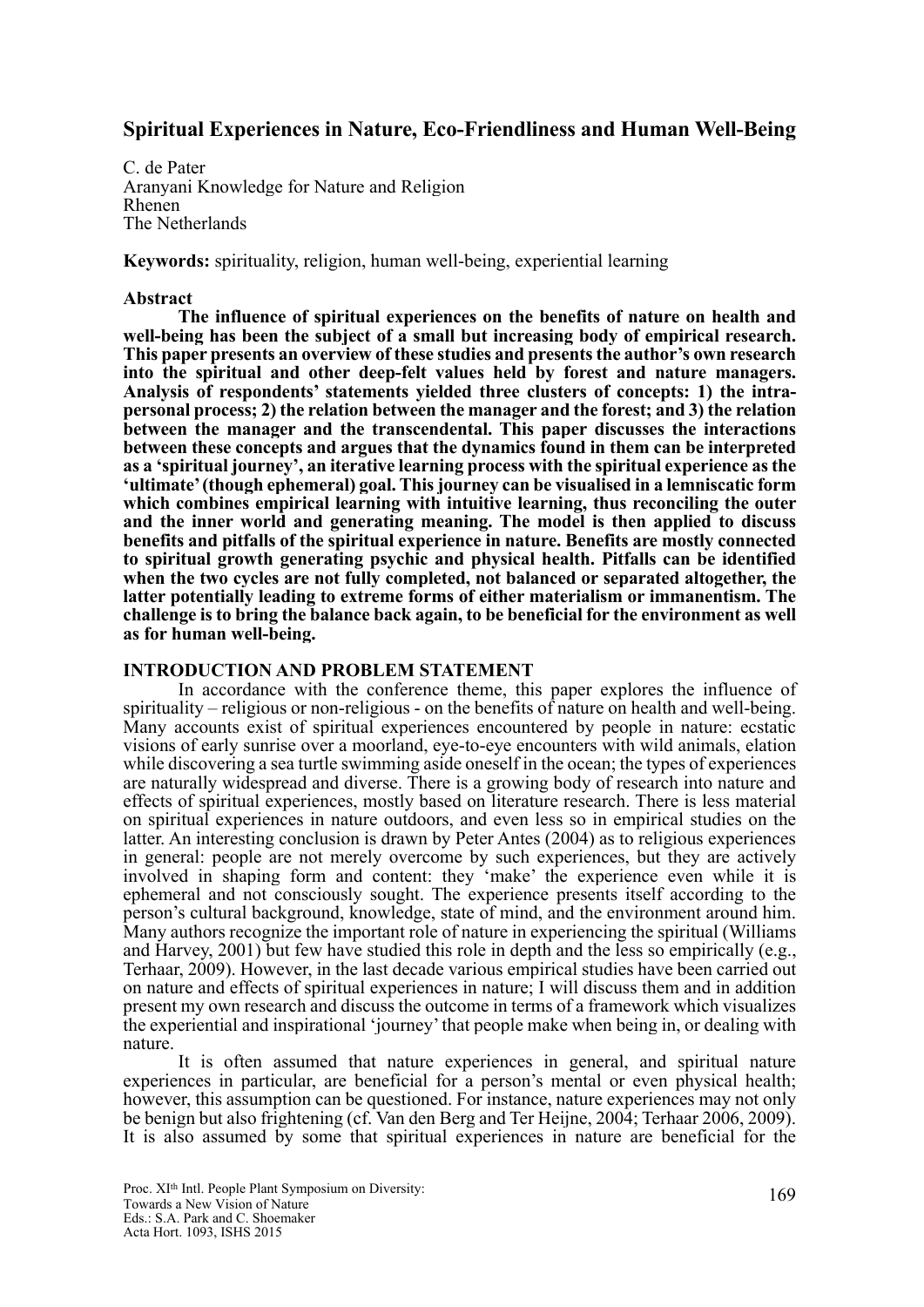environment; for instance, it is argued that spiritual inspiration induces eco-friendly behaviour, such as public environmental engagement, adopting an eco-friendly lifestyle, or selecting a 'green' professional career (Williams and Harvey, 2001). It is likely that such behaviour is also beneficial to human well-being as it supposedly involves a healthier way of life, helps reduce adverse environmental impact and so on. The question is: can we establish robust causal relations between the three phenomena? Knowledge about the subject is at best piecemeal and fragmentary. The evidence for a positive relation between nature and human health is slowly building up but still contains many uncertainties (KPMG, 2012). Even thinner is the line between spiritual experiences in nature and human health and well-being. This paper does not pretend to provide an answer to the question. However, the framework I propose in this article can be used not only to describe the journey a person simultaneously makes in real life and in spirit, but also to identify the effects and pitfalls a person may encounter along his journey. Some of the salient pitfalls will be discussed as well as relevant literature reflecting on these pitfalls. This way this paper hopes to contribute to further research.

## **EMPIRICAL RESEARCH INTO SPIRITUAL EXPERIENCE CARRIED OUT SO FAR**

There is a large body of research (e.g., Van Koppen, 2002; PBL, 2012; Sijtsma, 2013) into people's valuation of nature, forests etc. Respondents usually bring forward a range of experiences including spiritual experiences when they describe their relationship with nature. These studies seldom specify the nature of spiritual experiences, or place their value in perspective.

Other research focuses on sacred places (Verschuuren et al., 2007) and indigenous spirituality as far as it has a bearing on nature [see, e.g., Snodgrass and Tiedje (2008) for a valuable overview of the relation between indigenous spirituality and the environment; and De Pater (2008) on indigenous forest management]. These studies focus on the eventual outcome and impact on the environment rather than on the nature of the experience itself. The focus of this paper is on in-depth studies of the experience itself and the way people deal with such experiences and derive inspiration from them.

## **Transcendent Experience in Wilderness and Forest Environments: Theoretical Frameworks**

**1. Approaches to Spiritual Experiences.** Based on earlier work by Fredrickson and Anderson (1999), Williams and Harvey (2001) and others, Van Trigt and Van Koppen (2003) describe two theoretical perspectives to approach spiritual experience, as follows:

- 1) In the *personal* approach spiritual experience is seen as an intensive inner experience, a transcendent, ecstatic, flow or peak experience. In this approach, though, nature has only marginal influence and is at most an impulse for the experience which could be exchanged for other triggers such as music. Williamson and Harvey (2001) describe this category as "a strong sense of compatibility and familiarity"  $(2001:256)$  that resemble the experience of 'flow' described by Csikszentmihalyi (1999).
- 2) In the *interactive* approach spiritual experience is perceived as intentional, i.e. directed towards another object or subject. In this view nature has a two-fold influence:
	- a. nature can create the necessary *indirect* conditions (quietness, silence, opportunities for mountaineering and other activities) that may induce a spiritual experience;
	- b. nature can *directly* induce the spiritual experience. It could, for instance, evoke "strong feelings of insignificance" in face of the greatness of the forest (Williams and Harvey 2001:255);

Many other authors confirm this two-fold characterization; some sub-divide the second category into:

- i. 'Significant life experiences': a shocking moment that triggers a certain realization or insight;
- ii. 'Magical' moments of wonder, awe or fascination. This has also elements of 'flow' (Verboom and De Vries, 2006).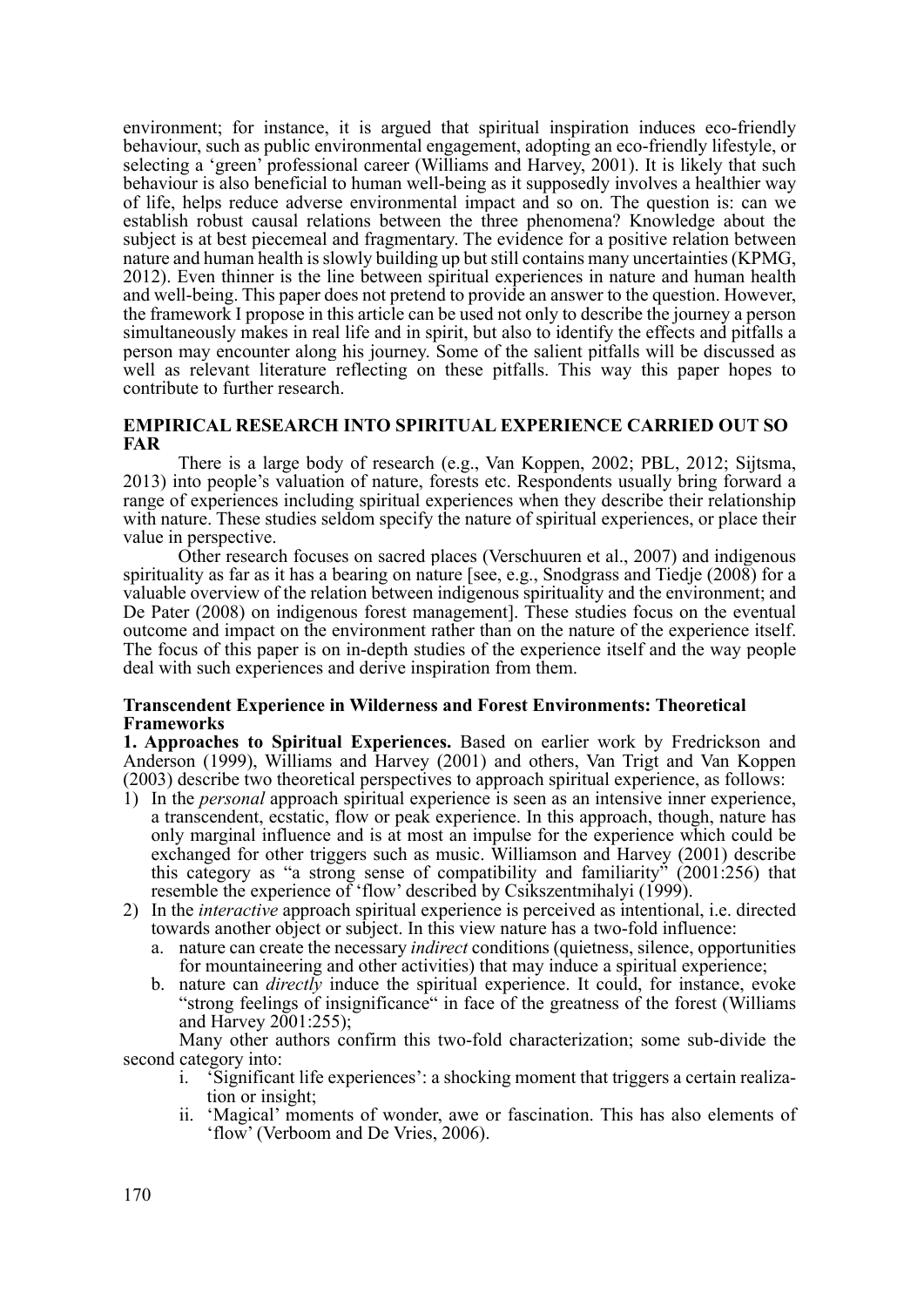In the second approach, therefore, nature plays an important part. To explain its working, Van Trigt and Van Koppen derive two perspectives from literature:

- 1) The fact that natural phenomena are often suggestive due to their physical appearance (Williams and Harvey, 2001), their cultural, social and historical meaning (Schama 1995) or due to projection of Jungian archetypes (e.g., Schroeder, 1992).
- 2) The experience of 'sense of place': a complete awareness of a specific place or environment which encompasses the whole process of meaning-creation (Fredrickson and Anderson, 1999).

**2. Elements of Spiritual Experiences.** Empirical research by Van Trigt and Van Koppen (2003) into spiritual experiences with trees and forests in the countryside of the Netherlands revealed six elements which determine the spiritual value of trees and forests: 1) quietness; 2) protection and safety; 3) beauty; 4) longevity; 5) the seasonal cycle and imperturbability; 6) visibility of the seasons and growth processes. These elements were found to induce contact with one's inner self  $(1, 2)$ , an experience of unity  $(2)$ , deep feelings  $(3)$ , awareness of a higher reality (4), life questions and sense-making (4, 5 and 6). Williams and Harvey (2001), who carried out their research in Australia, found that spiritual experiences were predominantly induced by extraordinary or overwhelming wilderness phenomena; Van Trigt and Van Koppen (2003) found that, in addition, also daily-life encounters with small and common creatures - such as a dandelion – could trigger similar experiences.

A more extensive list of nature-induced spiritual elements is proposed by by Terhaar (2005, 2009). She investigated what she calls 'mystical' experiences among a hundred foresters in the USA and in addition studied literature about the mystical experience in general and the writings of 'nature' authors such as Thoreau and Muir in particular. From this material she derived the following seven 'key dimensions' of mystical experience: 1) a feeling of unity; 2) ineffability, i.e. inability to fully describe the experience; 3) Noëtic quality (the knowledge acquired is perceived as objective, certain and absolute); 4) a strong 'affect' (strong emotions, usually positive but also negative emotions; 5) feelings of timelessness and spacelessness; 6) paradox ("this experience *is* so but *cannot* be so") and; 7) presence of an "Other" (one is alone with a single Other, often a divine being). Terhaar claims that these dimensions are universally valid – although her sources are mainly from the Anglo-American world. She also points out that these dimensions apply to positive as well as to negative intensive experiences which she regards as having equally transformative potential as positive ones.

**3. Spiritual Experience Visualised as a Journey.** My own research was directed to find an initial framework for the description and explanation of spiritual and other deep-felt values held by forest and nature managers. The lead question was how these values would inspire them into action, i.e., dealing with nature to the extent of making it one's job. I held in-depth interviews with 12 foresters and farmers who had established wood plantations on their land. Analysis of their statements with the Grounded Theory method eventually yielded three domains or clusters of concepts: 1) the intra-personal process, 2) the relation between the manager and the forest, and 3) the relation between the manager and the transcendental. The domains have been published elsewhere (De Pater and Scherer-Rath, 2009). In this paper I will concentrate on the interaction of the concepts, or elements, with each other. My contention is that a spiritual experience – be it ephemeral by nature – does not usually stand alone. As a person travels through life, he or she learns, physically as well as mentally and spiritually. As for the latter, all religious traditions know the 'travel of the soul', the *via mystica*. This presupposes an 'ultimate goal' of some form or another that surpasses the here and now – in other words, is transcendent. People will always, consciously or unconsciously, strive for this goal (Emmons, 2003). For one reason it may help them to reconcile with the inconsistencies of the world, the paradoxes of life which cannot be solved by reasoning or physical efforts alone. The efforts to reconcile with the consequences of this fact and thus maintain a healthy psychical and physical balance, we may call spiritual striving. This spiritual striving, like other forms of development, can be perceived as a learning process, a journey towards the ultimate.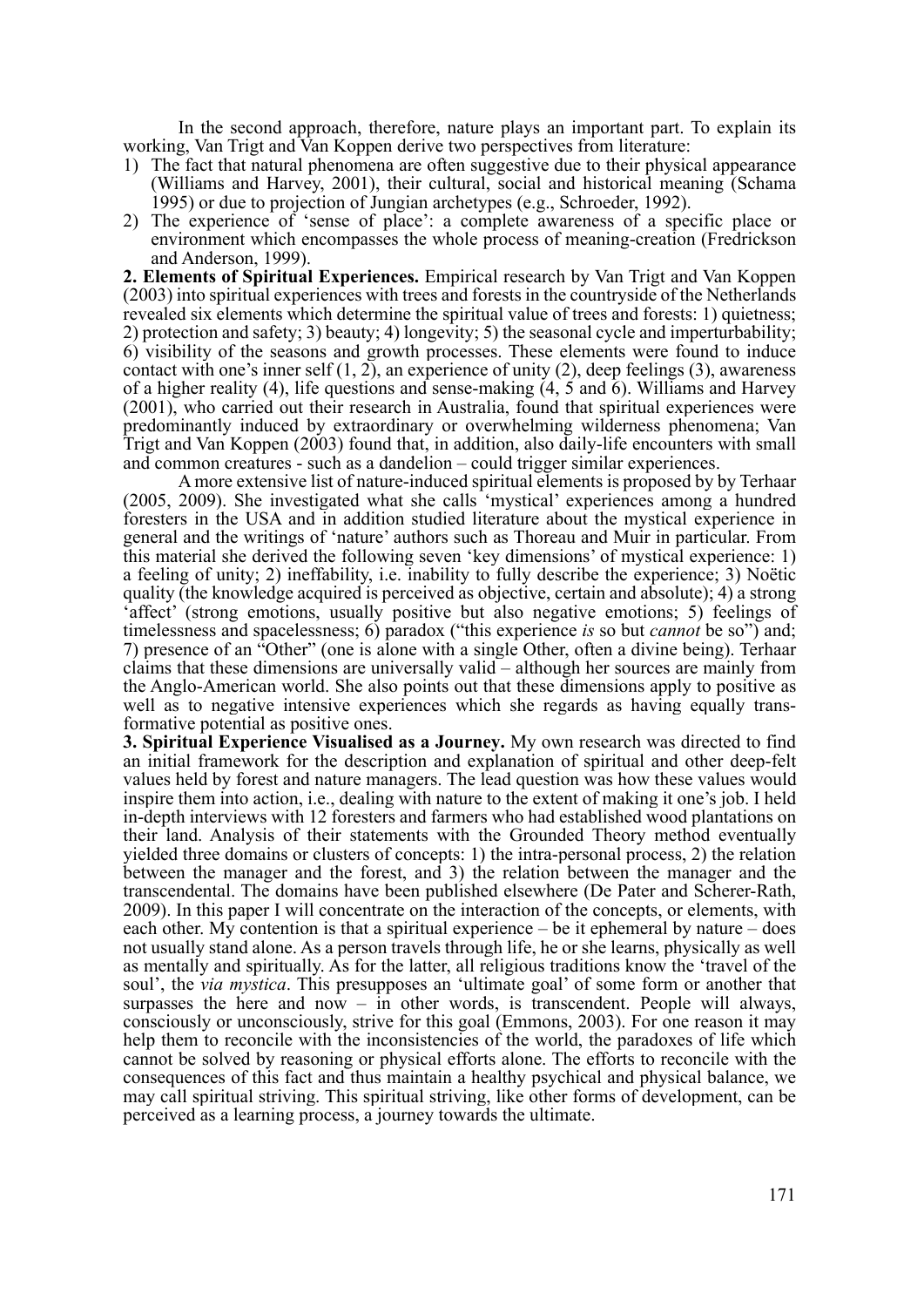I have visualised this journey using a 'model'1 inspired by the agricultural systems expert, Richard Bawden (1997). He presents a model for an "integrated critical learning system" based on Kolb's experiential learning model. In essence, he combines this model – a cycle – with an 'inspirational learning cycle' thus creating a dynamic lemniscate. The elements I found in my research fit well into such a lemniscatic form (Fig. 1).

The model runs as follows: Starting from practical forest management interventions, and colored by his or her forest knowledge, the forester comes to realize the connection between knowing and acting, intuition and ratio. He/she starts to wonder which leads to a certain retreat. Some sort of ultimate concern arises to view; the striving for it is termed 'spiritual reverence', the (unnamable) purpose itself, the 'Ultimate'. Certain 'spiritual' experiences in nature such as a feeling of 'unity' or 'timelessness' induce the approach of this purpose. For a moment one can be touched by experiences of nature, especially by a peak experience, and the result is being-grasped. The profession becomes a vocation. At this stage the current flows through the 'filter' of the normative worldview which is determined by dispositions such as love, attitudes such as respect for nature, comportments such as the vision of an ideal forest, and a basic comportment such as professional ethos, etc. Through this confluence of inspiration and feeling – 'aesthetics' – a connection with nature arises and grows. This leads to a sense of responsibility and ethical considerations which culminate in 'Biocentric Responsibility': inspiration-born responsibility prompting action. It also inspires action for the *human* environment – reflecting what Joas calls selftranscendence (Joas, 1999). This movement meets cognition (the right circle), and from the collision *meaning* is sparked off. The movement continues in the empirical (right) cycle: ethical considerations permeate practical management planning, especially concerns such as forest conservation, technical interventions, protection issues, conflicts, etc. These are reflected in management visions and goals, which in turn direct field operations. Now we are back to *praxis* again and the next cycle takes off. Ideally, every round leads to a higher level of insights and meaning. Note that the moments are not necessarily sequential – let alone causal – but according to many accounts seem to occur simultaneously. 'Meeting the ultimate' tends to happen in a flash, as a spark, an elusive affair (see also Terhaar, 2005, 2009). It is even not advisable to try and dwell in that moment, as many spiritual traditions explain. They caution the traveller to go on, back to the world again. This way one reconciles with the world, not by denying it or trying to surpass it, but by facing its shadows as well as its brightness.

## **BENEFITS AND PITFALLS OF SPIRITUAL EXPERIENCES IN NATURE**

### **Benefits**

Earlier authors claim that spiritual experiences in nature are beneficial for the individual for a number of reasons (Williams and Harvey, 2001:249ff). This resonates with the Biophilia hypothesis posed by E.O. Wilson saying that the human need to affiliate with nature is biologically based (Kellert, 2005). Terhaar, too, concludes from her research that mystical experiences – negative as well as positive – are beneficial for the individual because they: 1) help the process of personal transformation; 2) give meaning to one's life; and 3) provide a framework for values and ethics, especially in the environmental domain.

Verboom and De Vries (2006) state that peak experiences are especially beneficial for young children, since they help the growth and development process and, moreover, build positive attitudes towards nature later on. They go as far as describing favourable conditions and even programmes for children to increase their opportunity for peak experiences in nature. Van den Berg (2006) cautions that in these conditions a balance should be struck between wonder and fear, safety and challenge. A too frightful experience could be traumatic and cause the opposite impact.

For adults, too, the spiritual journey into nature may be fearful instead of blissful only (Van den Berg and Ter Heine, 2004; Terhaar, 2009). However, under the right

 $\overline{a}$ 

<sup>1 &#</sup>x27;Model' is not the right term because it gives a false suggestion of measurability.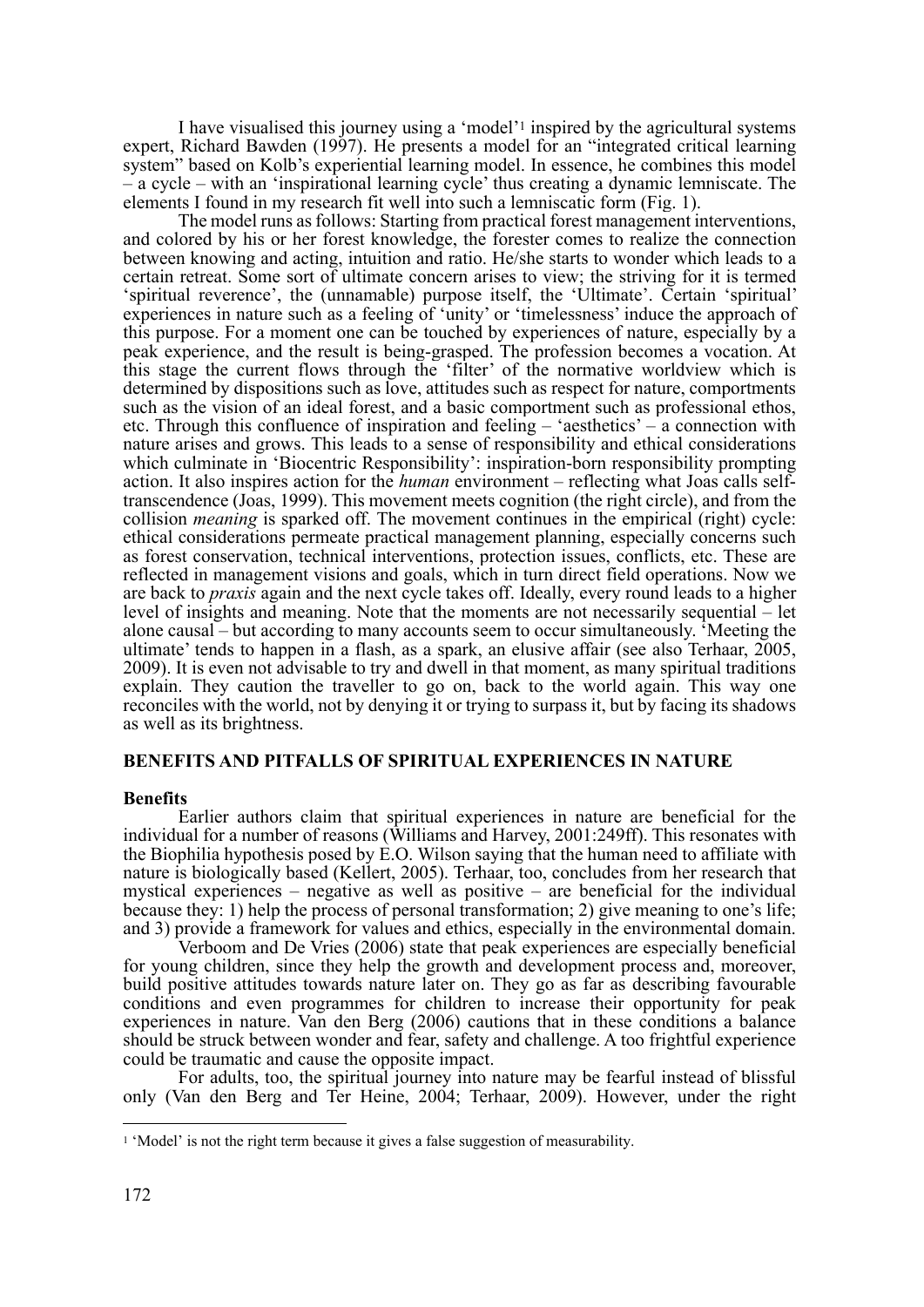conditions these frightful experiences are *not* the inherent pitfalls on the journey, but they are part and parcel of the spiritual process. They have to be overcome, not by denying them of destroying them from a distance, but by meeting them eye to eye and engage with them, ultimately at the peril of one's life. According to myth, the hero slays the dragon not by running away or gunning it down from a chopper. Instead he presents himself and engages with the dragon – and also with himself (Campbell, 1973). In this engagement he has to discard any projection of what he thinks he is, and present himself as he *is*. Jungian psychologists would call this individuation. In the spiritual journey, the self becomes conscious and known, and acquires more and more aptitude to balance with the world (Schroeder, 1992).

#### **Risks**

If frightful encounters as such are not a pitfall on the spiritual journey into nature, there are other risks which are of a systemic nature and therefore are indicated as a 'pitfall' (Hedlund-de Witt, 2011). They are described as follows:

**1. False Projection.** This occurs when the cycle is not completed *while one thinks one does*. The seeker can leave the journey at many moments and often for very good reasons. When this is done consciously, this is not the pitfall. However, it is a pitfall when a person goes astray and out of the cycle while thinking he is still in. Hedlund-de Witt (*op. cit.*) in describing the pros and cons of 'contemporary spirituality' describes this as the potential for narcissism: many 'New Agers' pursue forms of self-improvement which, though often harmless in themselves and providing spiritual insights, bear certain risks. One of them is that when the exercise evokes painful emotions, frustrations or anger that are not adequately dealt with, the growth process is curbed. The result may be perpetuation of wrong projections, in Jungian terms entailing an incomplete individuation process (Schroeder, 1992), child-like and egocentric behaviour.

**2. Unlimited Self-Exploration.** This is related to the previous risk and occurs when one goes round and round in the left circle: endless self-development, inner consciousness courses, vision quests, etc. Again, these pursuits can be quite beneficial and harmless in themselves, but when they are no longer in touch with the 'real world' the same narcissistic, egocentric behaviour can be the result. (Hedlund-de Witt, *op. cit*.). Moreover, this in turn can lead to inaction as far as the outer world is concerned. For example, in India some strands of Hindu spirituality were criticized by the environmentalist Anil Agarwal (2000) for attaching too much spiritual power to sacred phenomena like Mother Ganga River which tended to exonerate the believers from taking action in the real world and clean up her filthy waters.

**3. Instrumentalization and Commodification.** There is a growing danger that the whole cycle – sometimes including the right side, the experiential cycle – is reduced to a product on the market for happiness. Commercialization of spirituality in general and its sociocultural consequences is widely criticized (for an overview, see Hedlund-de Witt, 2011). There is no reason to believe that spiritual nature experiences are *a priori* exempt from this risk, especially when they are collectively organized. Among the wide range of nature travels advertised on the Internet there are many offering a spiritual element of some sort: spirit-in-nature tours, mystical journeys, nature retreats, etc. Many of these are inspired by one or another kind of indigenous spirituality and include elements of shamanism, vision quests, sweat lodge and medicine wheel ceremonies, etc. The mere fact that they carry a price and can be booked on the Internet does not necessarily make them spiritually riskful. On the contrary, such travels are increasingly important as mediators for a growing young and nature-alienated urban population. Many of these enterprises are led by sincere and creative organisers who work hard to find practical ways to reconnect man with nature. However, as in other idealistically motivated enterprises such as ecotourism, the chance is conceivable that the balance between idealism and entrepreneurship may topple towards monetary profit above spiritual goals when the riding gets rougher. This should be further investigated.

**4. Disbalance or Separation.** Pitfalls of a more philosophical nature occur when the two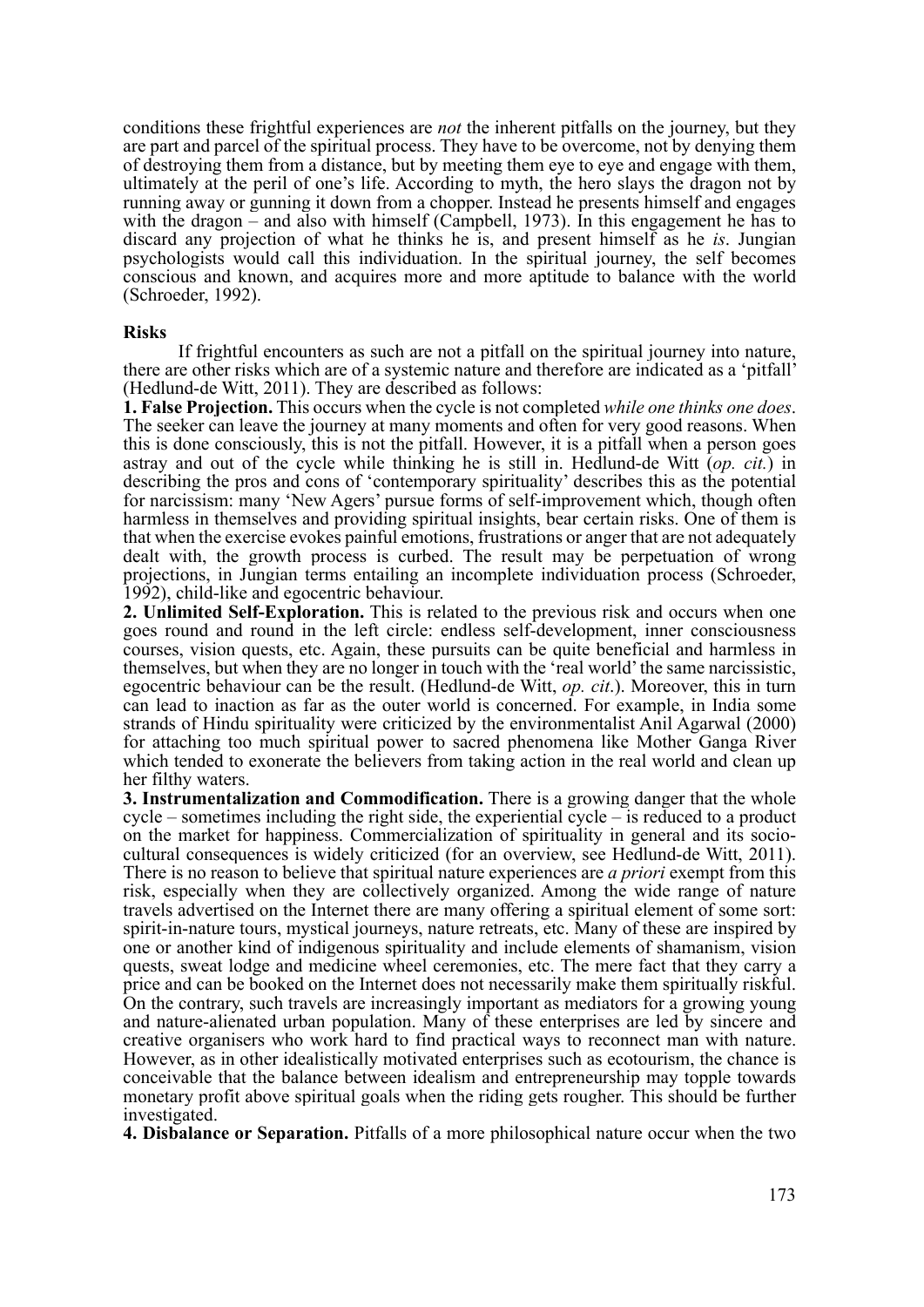cycles are disbalanced or separated. Often dualism itself is accused of being ecologically destructive (e.g., by Haverkort, 2009). I do not entirely share this view. The two cycles are *ipso facto* a dual representation of the spiritual journey, a distinction between the nonmaterial and the material sides of it. However, they are connected, and meaningfully so. The movement flows from one cycle to the other and back and again, thereby creating meaning to which both parts contribute equally. The pitfall is there when either one cycle gets prevalence above the other, or when the two cycles are entirely separated. We have already seen that neglect of the right cycle – undervaluing the material side of life and concentrating on the transcendent – leads to narcissism and inertion. There has been an intensive debate – started by Lynn White's famous essay (1967) – whether the undoubtedly dualistic Western ('book') religions (Campbell, 2007) – especially Judo-Christianism focusing on a transcendent God – are at the roots of today's environmental crisis; in the slipstream, transcendentalism became quite unpopular among environmentalists (Zimmerman, 2000) although with some prominent naturalists (e.g., Thoreau) it did not vanish altogether (Taylor, 2011).

**5. Extreme Materialism.** When the balance shifts to the experiential – right – cycle and neglects the inspirational – left – cycle, the right one can 'absorb' the left one entirely. This leads to extreme materialism, a worldview that is cut off from its non-material roots, and sometimes to a complete mechanistic worldview. Ken Wilber (2000) describes the process as 'flatland': the belief that all phenomena are matter and matter only, to the detriment of ecology and culture. The pitfall of commodification of nature experiences and spirituality falls into this pattern.

**6. Extreme Immanentism.** Here the opposite of the former takes place: the left cycle is not 'erased' altogether but 'flows over' into the right cycle. In this worldview immanence is prevalent: the belief that all material phenomena are imbued with 'life force' or a divine immanent being (Campbell, 2007). This is the predominant strain of most Eastern religious traditions (Hinduism, Buddhism, Chinese traditions) as well as of many so-called 'indigenous' spiritualities. It is increasingly believed in the West, too, as Campbell extensively demonstrates. Much of it is present in today's rekindled pre-Christian nature religions termed as 'neopaganism' or Earth-based religiosity (Zimmerman, 2000), 'New Age' or 'contemporary spiritualities' (Hedlund-De Witt, *op. cit.*), many of which are congruent with the environmental movement. Not all of these highly varied traditions are absolutely immanentistic and many combine it with a belief in some sort of transcendent being. When immanentism is taken to its ultimate consequence and the possibility of transcendent divinity is excluded, though, it provides a pitfall that has not been given as much attention as the others and I would therefore like to discuss.

The pitfall – a too immanentistic view of the divine and its consequences – is very well described by Zimmerman (2000). He recognizes that earth-based religiosity is vitally important in the process of reconnecting humanity with the ecological environment. He then discusses the dangers when such religiosity is entirely immanentistic, i.e., denies all notion of a transcendent being 'out there', outside the here and now. Based on the thinking of Heidegger and Ken Wilber (e.g., Wilber, 2000) he argues that humankind needs transcendentalism in its thinking: without the transcendent domain humankind would lose its anchor point: the world would be seen as a system only, a 'Great World System' as Wilber calls it, 'Indra's web of life without Indra' (my words), in which there is no place for human beings. Spirituality is there but it flows only through the right cycle, an endless flow through matter without an 'Ultimate' on the other side. Humans are just a strain in the web, no more than 'clever animals', objects without a subject. Consequently, they crave for compensation: "By unleashing the world-shaping power of his rationality, Western "man" desperately attempts to demonstrate that he is *not* nothing, that he *does* exist, despite not having any place in the world system described by the very same modern science which makes possible his efforts to control nature" (*op. cit.*:183). We cannot deny that this focus on the right cycle, be it immanentistic or materialistic, has done great good to relieving hunger, poverty and disease in the world, as well as ignorance and sectarianism as the result of modernization. The romantistic return to a simplified tribal life advocated by various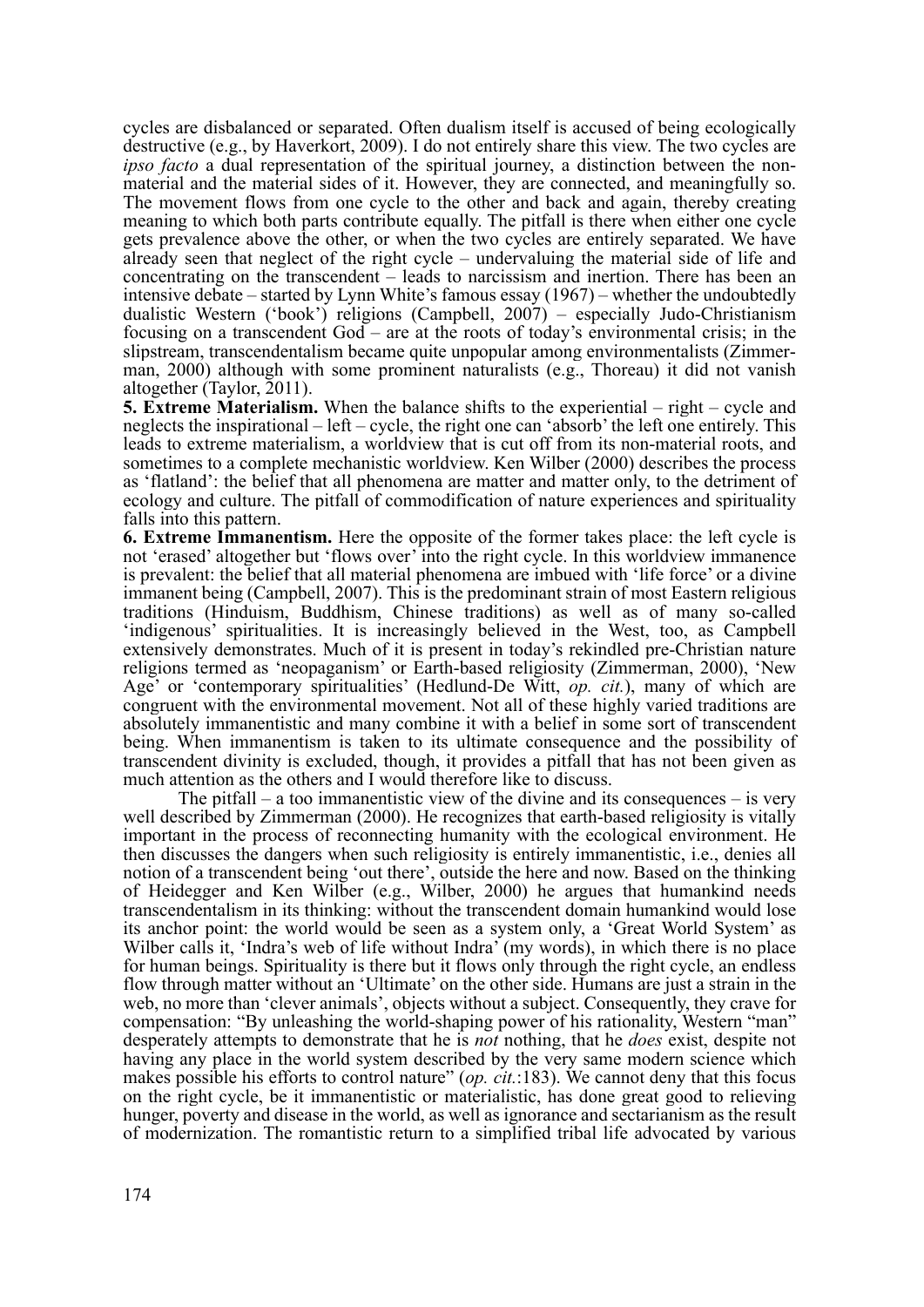Earth-based religionists is therefore dismissed by both Wilber and Zimmerman, the former criticizing this move as the 'pre/trans fallacy' (*op. cit.*:180): "the categorical error to confuse earlier and less complicated stages of development (…) with post-rational perspectives because they are both non-rational" (Hedlund-de Witt, *op. cit.*:5). Worse, Zimmerman (*op. cit.*:171) sees a parallel with the Nazi movement with its bioregionalist cry for 'Blut und Boden' and calls for alertness on similar ecofascist tendencies in our times. On the other hand he hastens to explain that there is a great difference between the contemporary neopaganists and Nazism, namely the absence in the former of the totalitarianism and racism which made the latter so dreadful. Wilber, taking the same stance and bringing it further, is optimistic about the future of human well-being: "Wilber makes it clear that modernity's crisis of meaning can be solved neither by a spasm of life-denying transcendentalism and otherworldly yearning, nor by a renewal of immanentistic nature religiosity, but rather by developing a multi-dimensional, non-dual ontology that allows room for experiencing the transcendental and subjective domains that have for so long been neglected" (*op. cit.*:191). In other words, the two cycles shall be run again, but at another bend of the road.

### **CONCLUSION**

Spiritual experiences in nature are not only incidental rosy events that can be 'organised' or 'consumed'; they signify a process of connection and spiritual growth: the spiritual journey or *via mystica*. In this process, internal and external experiences merge into a dynamic interaction which can be visualised as a double cycle (lemniscate). Apart from the benefits and inspiration that such a journey can bring for the person and his or her environment, several possible pitfalls can be identified when the two cycles are not fully completed, not balanced or separated altogether. Further research is needed to validate the model and how to deal with the pitfalls. When they occur, the challenge is to bring the balance back again in both sides of the lemniscate, in all the diverse forms this world has to offer. This would be beneficial for the environment as well as for human well-being.

### **Literature Cited**

- Agarwal, A. 2000. Can Hindu beliefs and values help India meet its ecological crisis? p.165-179. In: C. Chapple and M.E. Tucker (eds.), Hinduism and Ecology; The intersection of earth, sky, and water. Cambridge, Mass.
- Antes, P. 2004. How to Study Religious Experience in the Traditions. p.33-45 In: S.J. Sutcliffe (ed.), Religion: Empirical studies. A Collection to Mark the 50<sup>th</sup> Anniversary of the British Association for the Study of Religions. Ashgate, Aldershot.
- Bawden, R.J. 1997. The community challenge: The learning response. Invited Plenary Paper, 29th Annual International Meeting of the Community Development Society, Athens, Georgia, 27-30 July.
- Campbell, J. 1973. The hero with a thousand faces. Princeton University Press, Princeton, N.J.
- Campbell, C. 2007. The Easternization of the West. A thematic account of cultural change in the modern era. Paradigm, London.
- Csikszentmihalyi, M. 1988. The flow experience and its significance for human psychology. p.15-35. In: M. Csikszentmihalyi and I.S. Csikszentmihalyi (eds.), Optimal experience. Psychological studies of flow in consciousness. Cambridge University Press, Cambridge.
- De Pater, C. 2010. Spiritual values inspiring indigenous forest management. p.153-172. In: F. Wijsen and S. Marcos (eds.), Indigenous Voices in the Sustainability Discourse. Spirituality and the struggle for a better quality of life. LitVerlag, Berlin.
- De Pater, C., Scherer-Rath, M. and Mertens, F. 2008. Forest Managers' Spiritual Concerns. J. Empirical Theology 21:109-132.
- Emmons, R.A. 2003. The Psychology of Ultimate Concern. Motivation and Spirituality in Personality. Guilford, New York.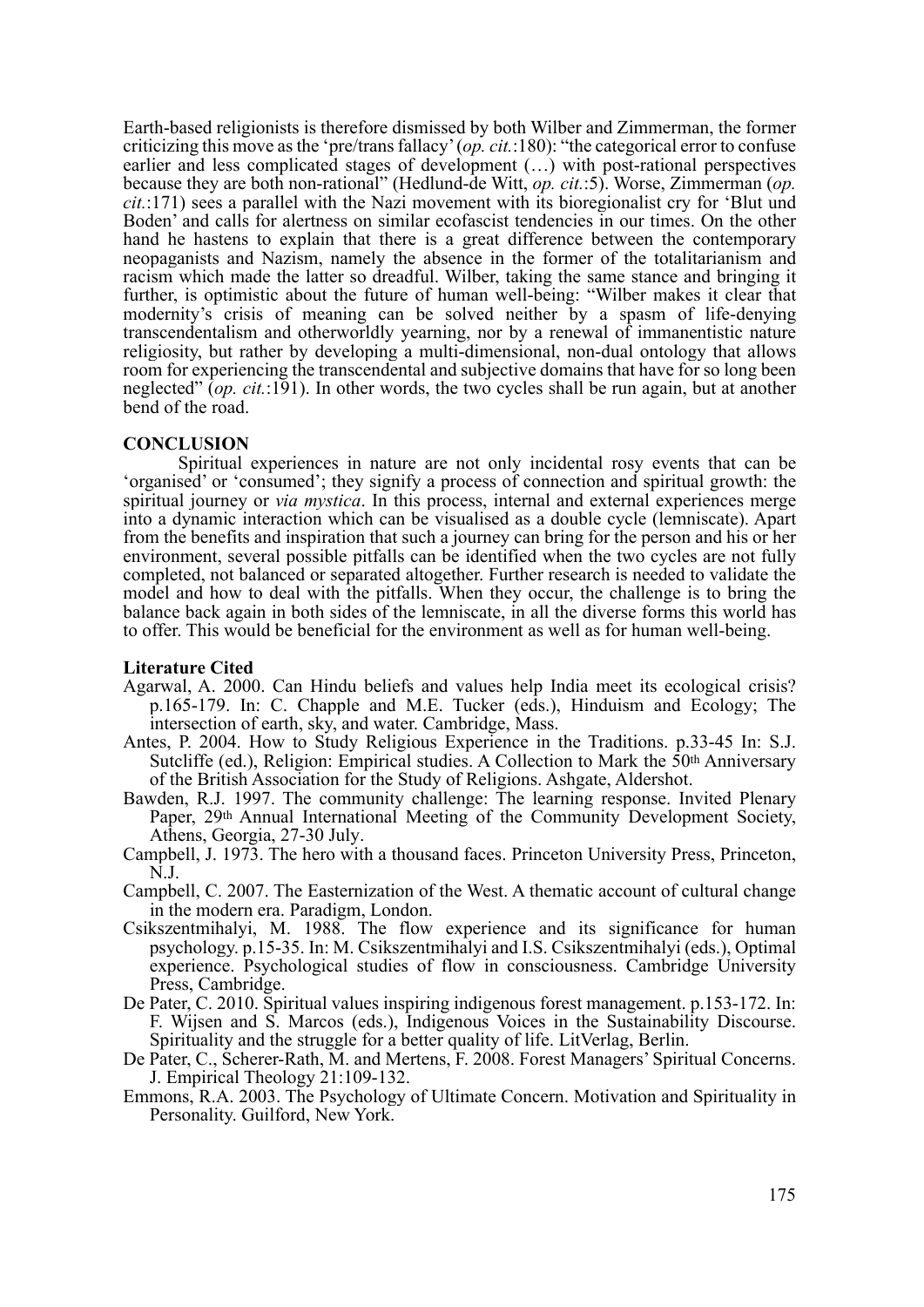- Fredrickson, L.M. and Anderson, D.H. 1999. A qualitative exploration of the wilderness experience as a source of spiritual inspiration. J. Environmental Psychology 19:21-39.
- Haverkort, B. 2009. Towards Co-evolution of Different Ways of Believing: Possible Contributions of Religions and Religious Studies to Sustainable Development. p.59-82. In: C. De Pater and I. Dankelman (eds.), Religion and Sustainable Development. Opportunities and Challenges for Higher Education. LitVerlag, Berlin.
- Hedlund-de Witt, A. 2011. The rising culture and worldview of contemporary spirituality: A sociological study of potentials and pitfalls for sustainable development. Ecological Economics 70:1057-1065.
- Joas, H. 1999. Die Entstehung der Werte (The origin of value). Suhrkamp, Frankfurt am Main.
- Kellert, S.R. 2005. Biophilia. p.183-188. In: B.R. Taylor et al. (eds.), The Encyclopedia of Religion and Nature. Thoemmes Continuum, London.
- KPMG. 2012. Groen, gezond en productief (Green, healthy and productive). The Economics of Ecosystems & Biodiversity (TEEB NL). KPMG Advisory N.V., Amstelveen.
- PBL. 2012. Assessment of the Human Environment 2012. PBL Netherlands Environmental Agency, The Hague.
- Schama, S. 1995. Landschap en Herinnering (Landscape and Memory). Contact, Amsterdam.
- Schroeder, H.W. 1992. The spiritual aspect of nature: a perspective from depth psychology. p.25-30. In: G.A. Vander Stoep (ed.), 1992. Proc. Northeastern Recreation Research Symposium, Saratoga Springs, New York, 7-9 April.
- Sijtsma, F.J. 2013. Waardering en financiering van de Nederlandse natuur. Argumenten voor grootschalige innovatie in private financiering van natuur, onder blijvende eindverantwoordelijkheid van het Rijk ("Valuation and financing of nature in the Netherlands. Arguments for large-scale innovation in private financing of nature under the permanent final responsibility of the national government". Rijksuniversiteit Groningen. http://www.rli.nl/publicaties/2013/advies/onbeperkt-houdbaar.
- Snodgrass, J.G. and Tiedje, K. 2008. Guest Editors' Introduction: Indigenous Nature Reverence and Conservation – Seven Ways of Transcending an Unnecessary Dichotomy. J. for the Study of Religion, Nature and Culture 2:6-29.
- Taylor, B. 2011. Editors' introduction: Toward a Robust Scientific Investigation of the Religion Variable in the Quest for Sustainability. J. for the Study of Religion, Nature and Culture 5:253-262.
- Terhaar, T.L. 2005. Nature, trauma, and the soul: The mystical experience in nature as a wellspring of spiritual values. Ph.D. dissertation. Proquest, Ann Arbor.
- Terhaar, T.L. 2006. Intense Human Experience of the Spiritual in Nature. Paper presented at the Inaugural Conference, the International Society for the Study of Religion, Nature and Culture, Gainesville, Florida.
- Terhaar, T.L. 2009. Evolutionary Advantages of Intense Spiritual Experience in Nature. J. for the Study of Religion, Nature and Culture 3:303-339
- Van den Berg, A. and Ter Heijne, M. 2004. Angst voor natuur. Een theoretische en empirische verkenning ("Fear for nature. A theoretical and empirical exploration"). Landschap 3:137-145.
- Van Koppen, C.S.A. 2002. Echte natuur; een sociaaltheoretisch onderzoek naar natuurwaardering en natuurbescherming in de moderne samenleving ("Real Nature. An Investigation into the Social Theory of Nature Valuation and Nature Conservation in Modern Society" (orig. Dutch). Ph.D. Thesis, Wageningen University.
- Van Trigt, A., Van Koppen, K. and Schanz, H. 2003. Spirituele waarden van natuur; een analyse van spiritualiteit in relatie tot bomen en bos ("Spiritual values of nature; an analysis of spirituality in relation to trees and forest"). Landschap 20:155-163.
- Verboom, J. and De Vries, S. 2006. Topervaringen van kinderen met de natuur. Zes antwoorden op de vraag wat een topervaring is, waarom topervaringen gewenst zijn, en of en hoe je de voorwaarden kunt scheppen voor een topervaring. (Children's peak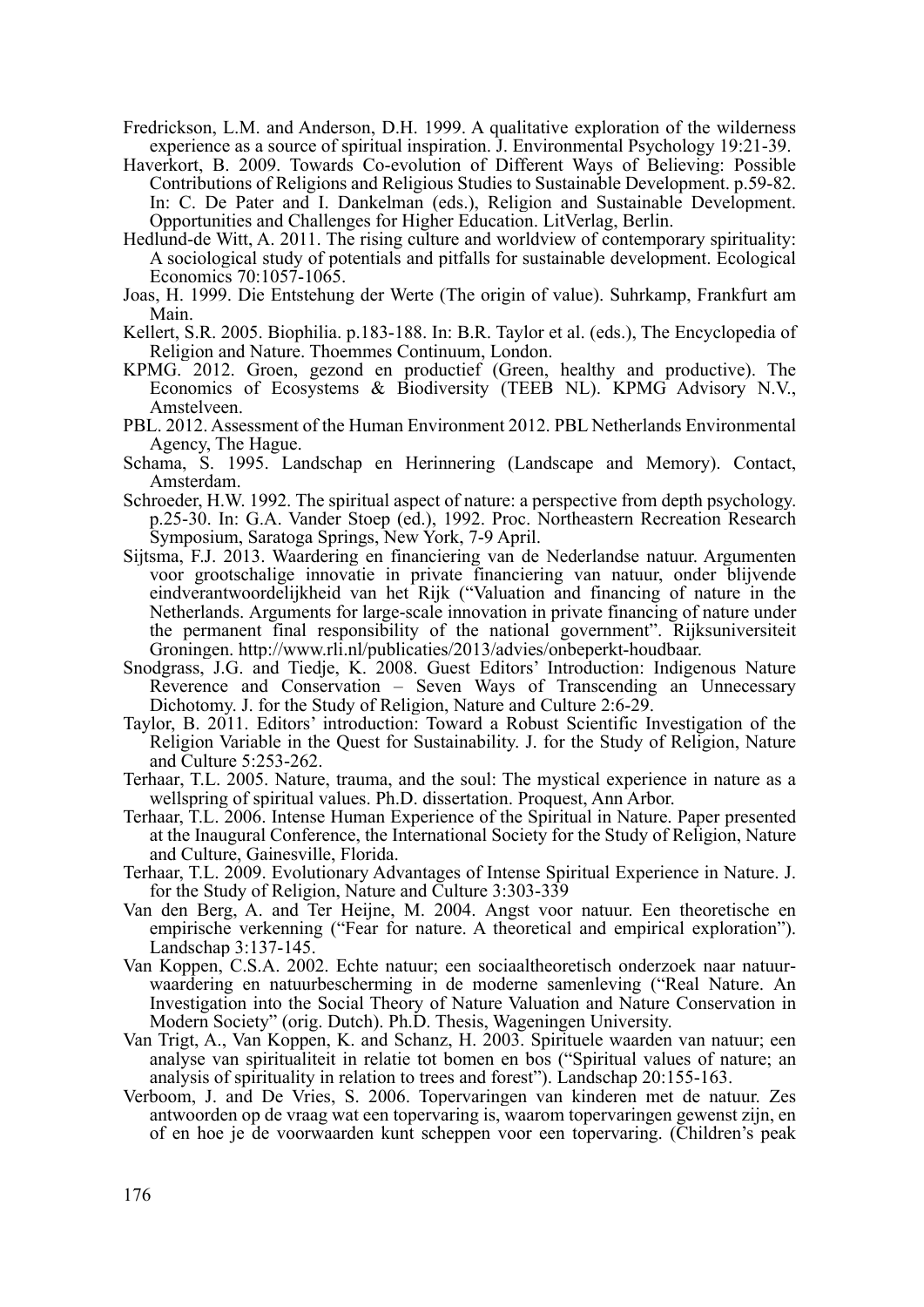experiences in nature. Six answers to questions about what a peak experience is, why peak experiences are desirable, and whether and how favourable conditions can be created to induce peak experiences). Alterra, Wageningen.

Verschuuren, B., Wild, R., McNeeley, J.A. and Oviedo, G. (eds.) 2010. Sacred Natural Sites. Conserving Nature and Culture. Earthscan, London.

White, L. 1967. The historical roots of our ecological crisis. Science 155:1203-1207.

Wilber, K. 2000. Sex, ecology and spirituality (2nd ed., revised). Shambhala, Boston.

Williams, K. and Harvey, D. 2001. Transcendent experience in forest environments. J. of Environmental Psychology 21:249-260

Zimmerman, M.E. 2000. Possible Political Problems of Earth-Based Religiosity. p.169- 194. In: E. Katz, A. Light and D. Rothenberg (eds.), Beneath the Surface. Critical Essays in the Philosophy of deep Ecology. MIT Press, Cambridge, Mass.

### **Figures**

See next page.